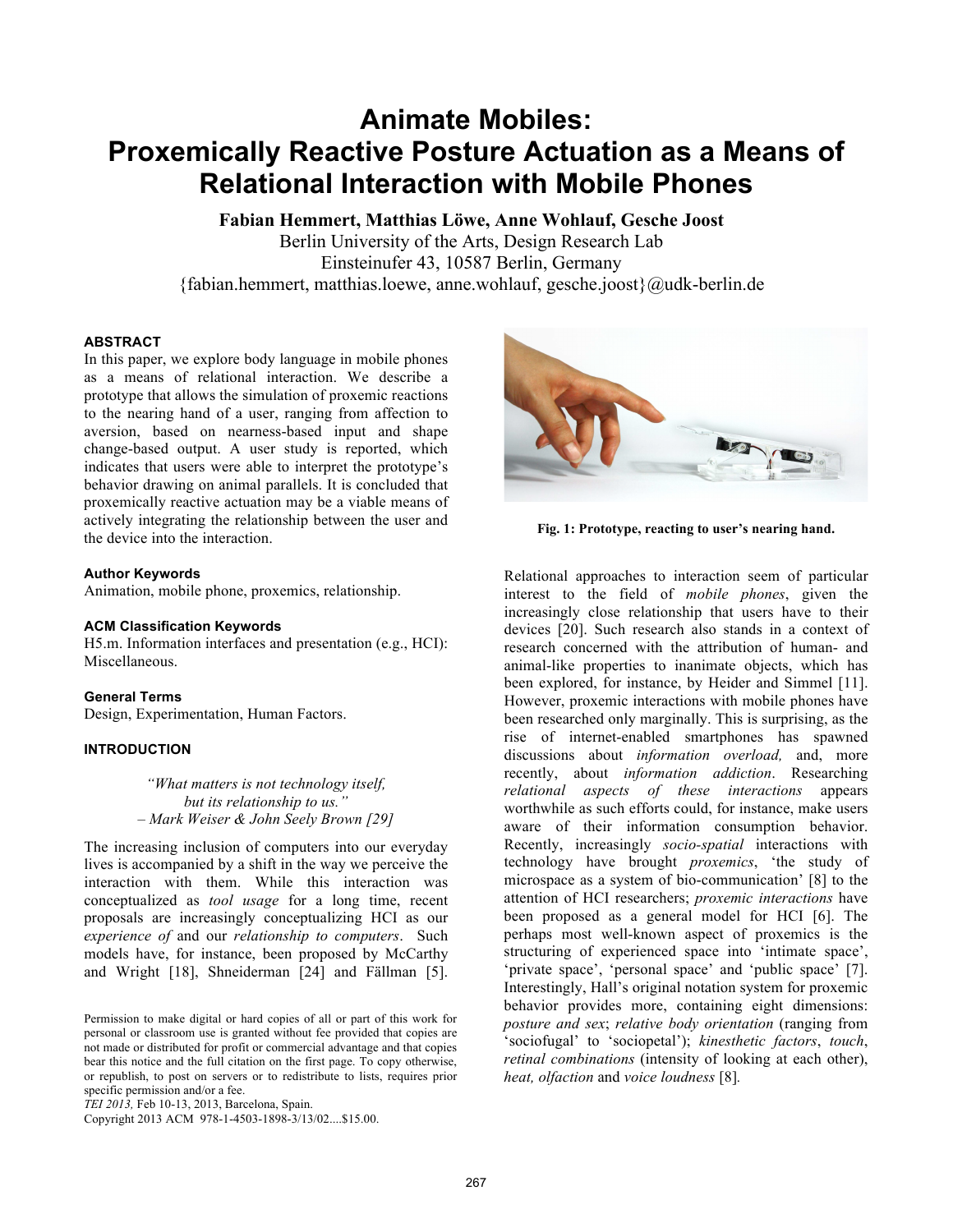

**Fig. 2: Reaction schemes: a) affection b) attention c) ignorance d) anxiousness e) aversion** 

While exploring all of these aspects is beyond its scope, this paper focuses on *posture*. Actuating the phone's posture in reaction to the user's nearing hand could be a helpful means to make mobile phone users aware of their information consumption behavior. Timed just before the grasping of the phone, it can provide direct feedback for the user, nonetheless maintaining a continuous style of interaction. This is supported by posture's continuous nature, in comparison to other, less continuously experienced dimensions proposed by Hall, e.g. heat or olfaction. Postural actuation in mobile phones is also hypothesized to be easily interpretable, due to a rich set of parallels to animal and human postures.

## **RELATED WORK**

Nearness-based input, shape- and movement-based output and human-robot proxemics have been investigated before. An overview over these fields will be given in this section.

#### **Nearness-based Input**

Nearness is employed as a means of user input in various applications, ranging from explicit manipulation to the detection of implicit actions. Work in this area includes manipulation in mid-air (e. g. in the iSphere [16] system) and continuous interaction in the airspace over tabletop [17] systems (e. g. in the Z-Touch system [26]). In mobile devices, the integration of distance sensors into mobile phones has also inspired works in the field of around-thedevice interaction (e. g. HoverFlow [15] and SideSight [4]), which is often concerned with an enlargement of the available interaction space. In most of the works on nearness as a means of user input, the output modality is visual or acoustic. Shape and movement actuation, in turn, have been a separate research field.

## **Shape- and Movement-based Output**

A recent overview by Rasmussen [23] provides a detailed overview over the emerging field of shape- and movement-based output. Work in this field ranges from thickness as an indicator of digital content [13], deformability-based output (e. g. in the BubbleWrap [2] and MudPad [14] systems), the physical creation of buttons on an interactive surface [10] to the actuation of objects' positions on a table [30]. Hemmert et al.'s Ambient Life [12] prototype, being based on shape-based life-like actuation, is an important reference project for the prototype in this paper. It articulates missed calls through an 'excited' heartbeat and breathing, but does not

react to the user's hand, and remains stable in its posture. Other works have made use of shape- and movementbased systems as social proxies, as to allow for a richer experience of telepresence (e. g. in the MeBot [1] and Cally [31] systems, as well as in Paulos et al.'s work on tele-embodiment [22]). In most existing works on shapeand movement-based output, what was symbolized by the output was either an internal state of the device or a telepresent user.

## **Human-Robot Proxemics**

A considerable amount of research has investigated proxemic behavior with robots [19]. Interestingly, most research focuses on *human* proxemic behavior [28]; proxemic action on the *robot's* side has received less attention. Work in this field has investigated robots' eye gaze [19] and position [25, 27]. Robot posture has been investigated mainly for the robotic display of *emotional cues* [3, 9]. One model that has found particular interest in human-robot proxemics is that of Patterson [21]. It is of particular interest here because it is based on the *relationship* between two subjects in proxemic interactions. It maps the *likability* of person A to person B's reaction to person A's nearing (and withdrawal) – if users like the robot, they would rather react to nearing also with nearing (i.e. *mirror* the robot's behavior), if they dislike the robot, they would rather react to nearing with withdrawal (i.e. *avoid* the robot). Generally, this model is used to measure the likability of the robot – combined with nearness-based input and shape- and movementbased output, it could, however, be also employed to signalize a *likability of the user*, from the device's perspective*.* This, in the case of mobile phones, could be used to make users aware of their information consumption behavior – 'over-checking' the phone could lead to the phone being 'annoyed', while checking it after a prolonged period of time could make the phone react affectionately to the user's nearing hand.

## **PROTOTYPE**

Our prototype (Fig. 1) consists of an acrylic mobile-phone sized box (120x65x20mm) with a segmented, motorized surface (max. height increase: 18mm). The box is located on a semi-transparent mirror, under which a distance sensor is mounted, in order to measure the distance to the user's hand (within a range of 30-300mm). The prototype features no indication of 'top' or 'bottom', all wires are led through a channel in the ground plate of the box, through a hole in the semi-transparent mirror. The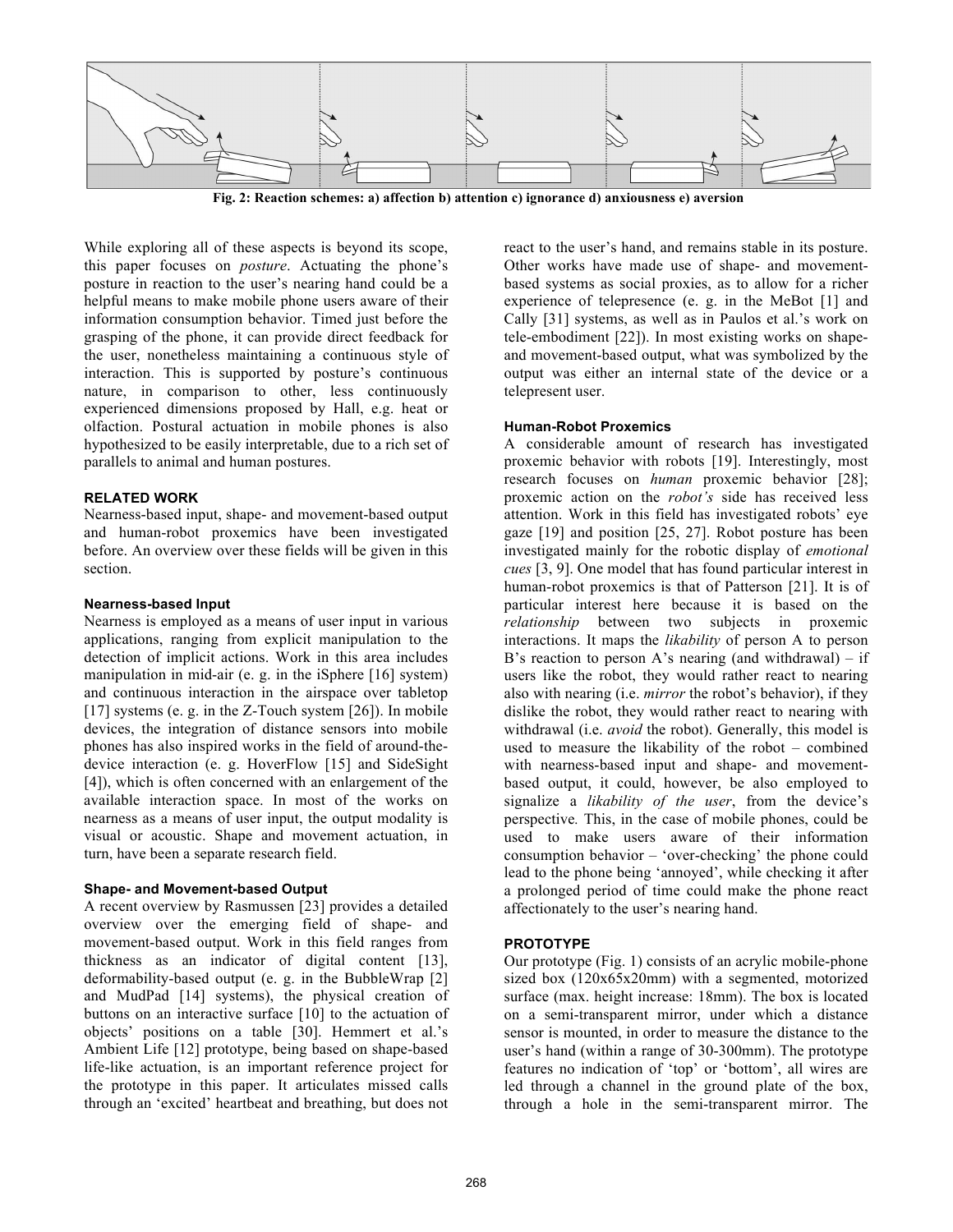motorization is achieved through servo motors in the prototype's body, and through shape-memory alloy 'muscle wires' in the front and back plates. A GUI on a nearby computer allows adjustment to the prototype's nearness thresholds, delay times (reaction and calmdown), and other animation properties. The prototype is able to react to the user's approaching hand through different postures, ranging from 'affection' (Fig. 2a) to 'ignorance' (Fig. 2c) and 'avoidance' (Fig. 2e). The general posture is achieved through a tilt of the surface, additional expressivity is added through the muscle-wiredriven tilting of the prototype's front and back plates.

#### **USER STUDY**

In order to find out about user's interaction with the prototype, a small user study was conducted. It was hypothesized that the prototype's reactions to the user's nearing hand would be interpreted in a proxemic sense, according to Patterson's model: If the prototype *mirrored*  the approach (taking a posture 'towards' the user), they would, hypothetically, interpret this behavior as affection – as being *liked by the prototype*. If the prototype *avoided*  the hand, they would, according to our hypothesis, interpret this as *being disliked by the prototype*. It was also hypothesized that users would draw upon previous knowledge from interacting with pets, e.g. explaining their interpretations through *animal metaphors*.

#### **Subjects and Task**

In a user study, 14 subjects (8f, 6m, Ø30yrs.) were asked to approach the prototype, which was placed on a table in front of them, and extend their hand to it. Users had not previously been informed about the project or its expected outcomes. Different posture reaction schemes (*affection, attention, anxiousness, aversion*) were, in balanced order between subjects, exhibited by the prototype in reaction to the approaching hand. After each approach, users were asked to describe their interpretation of the prototype's behavior. Then, they were asked to approach the prototype again, in order to see its next reaction.

#### **Results**

Most users interpreted the prototype's reactions through animal metaphors ('It's like a dog!', 'It behaves like a cat that wants to be stroked.', 'It wants me to scratch it.') and expressions of relationships ('It knows me.', 'I am disturbing it.').

The *affection* reaction scheme was interpreted mostly as *friendly* ('It recognizes me, jumps up and noses my hand.', 'It wants to be picked up.', 'It has been waiting for me.'), whereas two users interpreted the nearing of the prototype as *aggressive* ('It looks excited, so I better not touch it.', 'It does not want to be picked up, but I could tease by doing it anyway.').

The *attention* reaction scheme was mostly interpreted as *calm* ('It's noticing me, but not excited about me.', 'It's

tired, stretches itself.', 'It's very friendly, wants to be touched.'), mostly as calm. Here, also technical interpretations were uttered by the users ('It's opening, offering something from inside.', 'It needs to be charged.').

The *anxiousness* reaction scheme led to mixed interpretations, partly *inviting* ('It says hello.', 'It's openhearted.'), partly *avoiding* ('Something is wrong.', 'It's shy.', 'It winces, because someone wants something from it.'). Also, technical interpretations were expressed ('It has a solar panel.', 'There is something to hear.').

The *aversion* reaction scheme was interpreted mostly as *loath* ('It does not want me to touch it.', 'You back off intuitively.', 'I'm scaring it.'). Five users also interpreted the reactions as *friendly* ('It sits up, so I can pick it up.', 'It's ready.').

## **DISCUSSION**

Even though the prototype contained no animal cues besides its movement, most users interpreted the prototype's behavior by drawing on animal metaphors and in correspondence to Patterson's model: When the prototype took a posture towards their nearing hand, they interpreted this as *friendly*. Conversely, they mostly explained the prototype's avoiding postures with the assumption that the prototype *did not want them to touch it*. In both of these cases, they attributed the prototype's reaction to *a relationship* between themselves and the prototype. In some cases, however, reactions differed from this pattern. Some users interpreted the *aversion* scheme as inviting to pick up the prototype, while other users interpreted the *affection* scheme as an attack. One possible explanation for this could be that they interpreted the prototype as 'upside down' (i.e. where they imagined the prototype's metaphorical head and tail to be), but their explanations did not confirm that. Another explanation might be that in the *affection* scheme, the phone is, ergonomically, harder to grasp, while it is in the *aversion*  scheme technically adjusting to the angle of the hand. However, for no user the *affection*/*aversion* interpretations were swapped. Whenever user's interpretations differed from Patterson's model, they were rather interpreted *both* as friendly or averse, so the general attitude of the user towards the prototype might be a more plausible explanation here. The results of the study stand in large correspondence with Patterson's model of proxemic behavior and likability, but they also point to some ambiguity in interpreting the behavior. This may be reasoned in the design of our prototype and its reaction schemes, but it also resembles an aspect of normal social behavior – nearing can indeed be both aggressive and friendly.

## **CONCLUSION AND OUTLOOK**

We have presented a new way of interacting with mobile phones, based on body language and nearness. Our findings suggest that such a style of interaction could be a